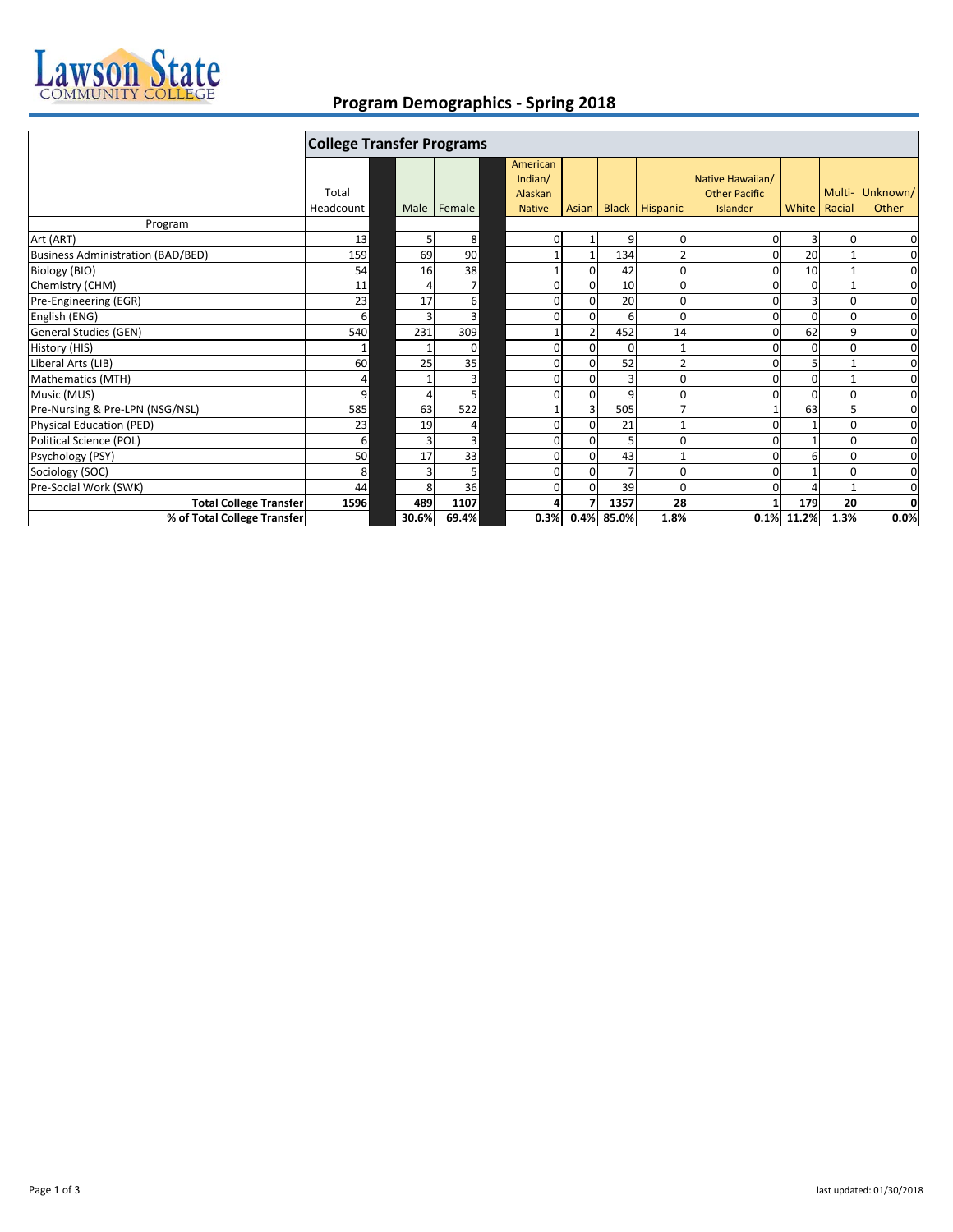

## **Program Demographics ‐ Spring 2018**

|                                                  | <b>Career Technical Programs</b> |                         |                         |                                                 |                  |                 |                |                                                             |                 |              |                          |
|--------------------------------------------------|----------------------------------|-------------------------|-------------------------|-------------------------------------------------|------------------|-----------------|----------------|-------------------------------------------------------------|-----------------|--------------|--------------------------|
|                                                  | Total<br>Headcount               | Male                    | Female                  | American<br>Indian/<br>Alaskan<br><b>Native</b> | Asian            | <b>Black</b>    | Hispanic       | Native Hawaiian/<br><b>Other Pacific</b><br><b>Islander</b> | White           | Racial       | Multi- Unknown/<br>Other |
| Autobody Repair (ABR)                            | 31                               | 30                      | $\mathbf{1}$            | $\mathbf 0$                                     | $\mathbf 0$      | 27              | $\overline{2}$ | $\Omega$                                                    | $\overline{2}$  | $\mathbf 0$  | $\mathbf 0$              |
| Air Conditioning/Refrigeration (ACR)             | 94                               | 94                      | $\mathbf{0}$            | $\mathbf 0$                                     | $\mathbf 2$      | 58              | $\mathbf{1}$   | $\overline{0}$                                              | $\overline{32}$ | $\mathbf{1}$ | $\mathbf 0$              |
| Accounting (ACT)                                 | 19                               | 8                       | 11                      | $\mathbf 0$                                     | $\mathbf 0$      | 16              | $\mathbf{1}$   | $\Omega$                                                    | $\mathbf{1}$    | $\mathbf{1}$ | $\mathbf 0$              |
| <b>AOT Programs (AOT)</b>                        | 43                               | 34                      | 9                       | $\mathbf 0$                                     | $\mathbf 0$      | 34              | $\mathbf 0$    | $\Omega$                                                    | 9               | $\mathbf{0}$ | $\mathbf 0$              |
| Automotive Technology - GM ASEP (ASE)            | 20                               | 20                      | $\mathbf 0$             | $\mathbf 0$                                     | $\mathbf 0$      | $\overline{3}$  | 3              | $\Omega$                                                    | 14              | $\mathbf 0$  | $\overline{0}$           |
| Automotive Technology - Ford Asset (ASF)         | 16                               | 16                      | $\mathbf 0$             | $\mathbf 0$                                     | $\mathbf 0$      | $\overline{2}$  | $\overline{2}$ | $\Omega$                                                    | 12              | $\mathbf 0$  | $\mathbf 0$              |
| Automotive Technology - Toyota T-Ten (AST)       | 17                               | 17                      | $\mathbf 0$             | $\mathbf 0$                                     | $\overline{2}$   | $\mathbf{1}$    | 3              | $\Omega$                                                    | 10              | $\mathbf{1}$ | $\mathbf 0$              |
| Automotive Mechanics (AUM)                       | 34                               | 32                      | $\mathbf{2}$            | $\mathbf 0$                                     | $\mathbf 0$      | 20              | $\overline{2}$ | $\overline{0}$                                              | 12              | $\mathbf 0$  | $\mathbf 0$              |
| Automated Manufacturing (AUT)                    | 26                               | 25                      | $\mathbf 1$             | $\Omega$                                        | $\mathbf{1}$     | 16              | $\overline{2}$ | $\Omega$                                                    | $\overline{7}$  | $\mathbf 0$  | $\mathbf 0$              |
| Barbering (BAR)                                  | 17                               | 13                      | 4                       | $\mathbf 0$                                     | $\mathbf 0$      | 17              | $\mathbf 0$    | $\overline{0}$                                              | $\mathbf 0$     | $\mathbf 0$  | $\mathbf 0$              |
| Banking and Finance (BFN)                        | $\mathbf 1$                      | $\Omega$                | $\mathbf 1$             | $\mathbf 0$                                     | $\mathbf 0$      | $\mathbf{1}$    | $\Omega$       | $\Omega$                                                    | $\mathbf 0$     | $\Omega$     | $\mathbf 0$              |
| <b>Building Construction (BUC)</b>               | 20                               | 17                      | 3                       | $\mathbf 0$                                     | $\mathbf 0$      | 15              | $\overline{2}$ | $\overline{0}$                                              | 3               | $\mathbf 0$  | $\mathbf 0$              |
| <b>Business Admin and Management (BUS)</b>       | 48                               | 20                      | $\overline{28}$         | $\Omega$                                        | $\mathbf{1}$     | 39              | $\mathbf{1}$   | $\mathbf{1}$                                                | 5               | $\Omega$     | $\mathbf{1}$             |
| Commercial Art (CAT)                             | 25                               | 17                      | 8                       | $\mathbf 0$                                     | $\mathbf 0$      | 20              | $\mathbf{1}$   | $\Omega$                                                    | 3               | $\mathbf 0$  | 1                        |
| Commercial Food Services/Culinary Arts (CFS/CUA) | 59                               | 22                      | 37                      | $\mathbf 0$                                     | $\mathsf 3$      | 53              | $\mathbf 0$    | $\overline{0}$                                              | $\mathbf 1$     | $\mathbf{1}$ | $\mathbf{1}$             |
| Child Development (CHD)                          | 35                               | $\Omega$                | 35                      | $\mathbf 0$                                     | $\mathbf 0$      | 31              | $\mathbf{1}$   | $\Omega$                                                    | $\overline{2}$  | $\mathbf{1}$ | $\mathbf 0$              |
| Computer Science-Bus Ed (CIB/CIM/CIS)            | 89                               | 62                      | 27                      | $\mathbf 1$                                     | $\mathbf 1$      | 69              | $\mathbf 0$    | $\overline{0}$                                              | $\overline{15}$ | 3            | $\overline{0}$           |
| Cosmetology (COS)                                | 35                               | $\Omega$                | 35                      | $\mathbf 0$                                     | $\mathbf 0$      | $\overline{33}$ | $\Omega$       | $\Omega$                                                    | $\mathbf{1}$    | $\mathbf{1}$ | $\mathbf 0$              |
| Criminal Justice (CRJ)                           | 23                               | $\overline{a}$          | 19                      | $\mathbf 0$                                     | $\mathbf 0$      | 22              | $\mathbf 0$    | $\Omega$                                                    | $\mathbf 1$     | $\Omega$     | $\mathbf 0$              |
| Dental Assisting (DAT)                           | 18                               | $\overline{2}$          | 16                      | $\mathbf 0$                                     | $\mathbf 0$      | 12              | $\mathbf 0$    | $\mathbf{0}$                                                | 6               | $\mathbf 0$  | $\mathbf 0$              |
| Drafting (DDT)                                   | 16                               | 14                      | $\overline{c}$          | $\mathbf 0$                                     | $\Omega$         | 9               | $\Omega$       | $\Omega$                                                    | $\overline{7}$  | $\Omega$     | $\mathbf 0$              |
| Diesel Mechanics (DEM)                           | 23                               | 23                      | $\mathbf 0$             | $\mathbf 0$                                     | $\boldsymbol{0}$ | 11              | $\mathbf 0$    | $\overline{0}$                                              | $\overline{12}$ | $\mathbf 0$  | $\mathbf 0$              |
| Diagnostic Medical Sonography (DMS)              | $\mathbf 2$                      | $\Omega$                | $\overline{\mathbf{c}}$ | $\mathbf 0$                                     | $\Omega$         | $\overline{2}$  | $\mathbf 0$    | $\Omega$                                                    | $\mathbf 0$     | $\Omega$     | $\Omega$                 |
| Electronics (EET)                                | $\overline{2}$                   | $\mathcal{P}$           | $\mathbf 0$             | $\pmb{0}$                                       | $\mathbf 0$      | $\mathbf{1}$    | $\mathbf 0$    | $\mathbf{0}$                                                | $\mathbf 0$     | $\mathbf{1}$ | $\mathbf 0$              |
| <b>Emergency Medical Services (EMS)</b>          | $\mathsf S$                      | $\overline{\mathbf{a}}$ | $\mathbf{2}$            | $\Omega$                                        | $\Omega$         | $\overline{4}$  | $\Omega$       | $\Omega$                                                    | $\mathbf{1}$    | $\mathbf 0$  | $\Omega$                 |
| Industrial Electronics (ILT/ILE)                 | 39                               | 38                      | $\mathbf 1$             | $\mathbf{1}$                                    | $\overline{2}$   | 24              | $\mathbf 0$    | $\overline{0}$                                              | 12              | $\mathbf 0$  | $\mathbf 0$              |
| Industrial Maintenance (INT)                     | $\mathsf 3$                      | $\overline{3}$          | $\mathbf 0$             | $\mathbf 0$                                     | $\mathbf 0$      | $\mathbf{1}$    | $\mathbf 0$    | $\overline{0}$                                              | $\overline{2}$  | $\Omega$     | $\mathbf 0$              |
| <b>Licensed Practical Nursing (LPN)</b>          | 49                               | $\overline{7}$          | 42                      | $\mathbf 0$                                     | $\mathbf 0$      | 40              | $\mathbf{1}$   | $\Omega$                                                    | 8               | $\mathbf 0$  | $\mathbf 0$              |
| Legal Secretary (LSC)                            | $\overline{1}$                   | $\overline{1}$          | $\mathbf 0$             | $\mathbf 0$                                     | $\mathbf 0$      | $\mathbf{1}$    | $\mathbf 0$    | $\overline{0}$                                              | $\mathbf 0$     | $\mathbf 0$  | $\mathbf 0$              |
| Medical Secretary (MDS)                          | 41                               | $\Omega$                | 41                      | $\mathbf 0$                                     | $\mathbf 0$      | 36              | $\Omega$       | $\Omega$                                                    | 3               | $\mathbf{1}$ | $\mathbf{1}$             |
| <b>Nursing Assistant (NAS)</b>                   | $\overline{4}$                   | $\Omega$                | $\overline{4}$          | $\mathbf 0$                                     | $\mathbf 0$      | $\overline{2}$  | $\mathbf{1}$   | $\mathbf{0}$                                                | $\mathbf{1}$    | $\mathbf{0}$ | $\mathbf 0$              |
| Nursing (NUR)                                    | 106                              | 12                      | 94                      | $\mathbf{1}$                                    | $\mathbf 0$      | 71              | 3              | $\overline{0}$                                              | 28              | 3            | $\mathbf 0$              |
| Office Administration (OAD)                      | 19                               | $\Omega$                | 19                      | $\mathbf 0$                                     | $\mathbf 0$      | 17              | 0              | $\Omega$                                                    | $\mathbf{1}$    | $\mathbf{1}$ | $\mathbf 0$              |
| Plumbing (PLB)                                   | 14                               | 14                      | $\mathbf 0$             | $\mathbf 0$                                     | $\mathbf 0$      | $\overline{11}$ | $\mathbf{1}$   | $\mathbf 0$                                                 | $\overline{2}$  | $\mathbf 0$  | $\overline{0}$           |
| Robotics (ROB)                                   | 3                                | $\overline{\mathbf{3}}$ | $\mathbf 0$             | $\Omega$                                        | $\Omega$         | $\mathbf{1}$    | $\Omega$       | $\Omega$                                                    | $\overline{2}$  | $\Omega$     | $\Omega$                 |
| Radio/TV Broadcasting (RTV)                      | 12                               | 10                      | $\overline{2}$          | $\mathbf 0$                                     | $\mathbf 0$      | 11              | 0              | $\overline{0}$                                              | $\mathbf{1}$    | $\mathbf{0}$ | $\mathbf 0$              |
| Social Work Technician (SWT)                     | $\overline{3}$                   | $\Omega$                | $\overline{\mathbf{3}}$ | $\Omega$                                        | $\Omega$         | $\overline{a}$  | $\Omega$       | $\Omega$                                                    | $\Omega$        | $\Omega$     | $\Omega$                 |
| Welding (WDT)                                    | 62                               | 59                      | 3                       | $\mathbf 0$                                     | $\Omega$         | 36              | $\mathbf{1}$   | $\Omega$                                                    | 25              | $\Omega$     | $\mathbf 0$              |
| <b>Total Career Technical</b>                    | 1074                             | 622                     | 452                     | $\overline{\mathbf{3}}$                         | 12               | 770             | 28             | $\mathbf{1}$                                                | 241             | 15           | 4                        |
| % of Total Career Technical                      |                                  | 57.9%                   | 42.1%                   | 0.3%                                            | 1.1%             | 71.7%           | 2.6%           |                                                             | 0.1% 22.4%      | 1.4%         | 0.4%                     |